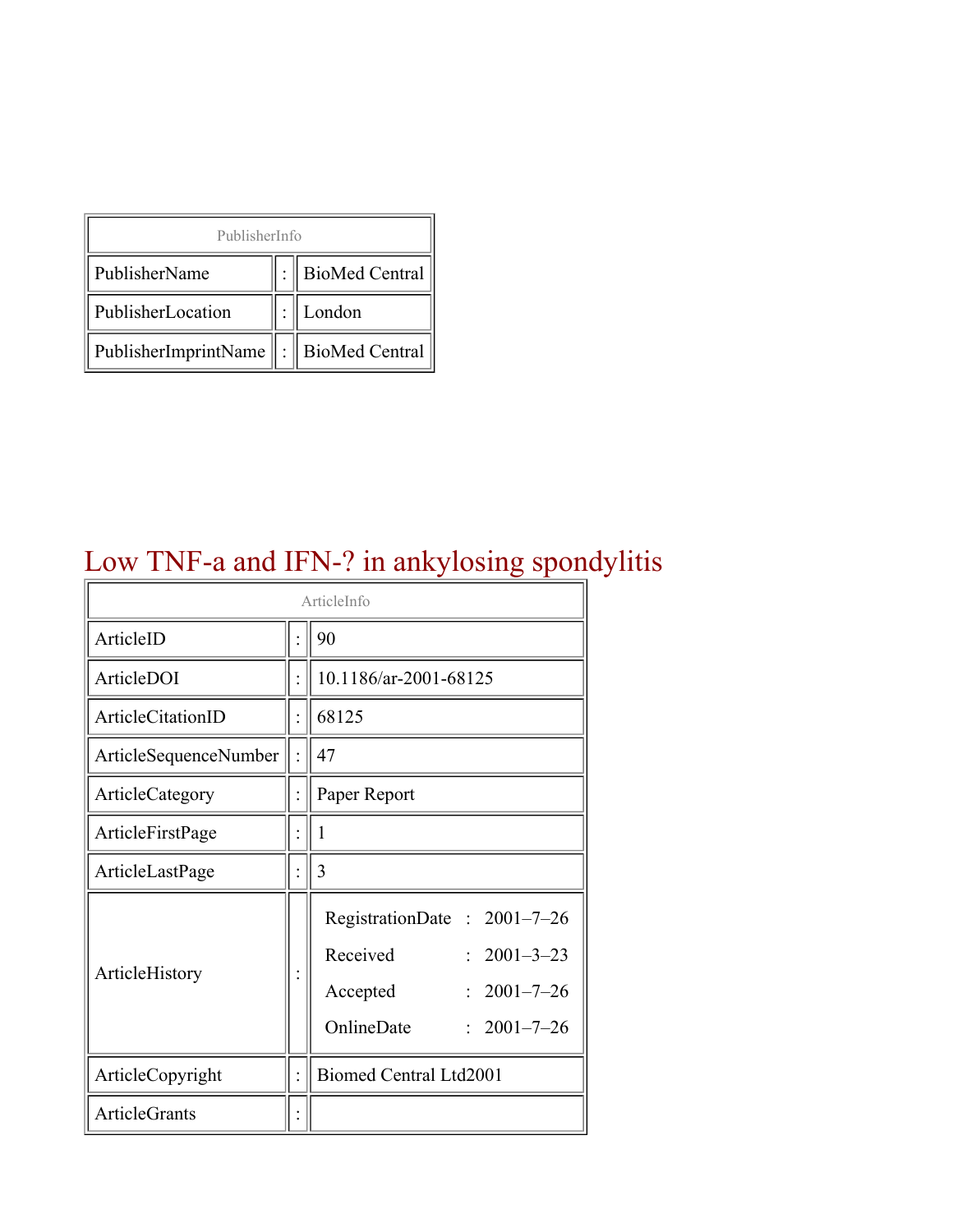#### Frances Hall, Affl

Aff1 Institute of Molecular Medicine, Oxford, UK

#### <span id="page-1-0"></span>Keywords

ankylosing spondylitis, cytokines, HLA-B27, TNF-a, IFN-?

#### Context

This study compares the prominence of Th1 and Th2 responses in ankylosing spondylitis (AS) patients with HLA -B27<sup>+</sup> and -B27<sup>-</sup> controls. The influence of TNF-a promoter polymorphisms on T cell TNF-a production are also investigated.

#### Significant findings

The median percentage of  $CD4^+$  and  $CD8^+$  T cells producing TNF-a and IFN-? was lower in 25 AS patients (all B27<sup>+</sup>) than in 22 healthy B27<sup>-</sup> controls ( $P \le 0.01$ ). This difference was also evident in 18 healthy B27<sup>+</sup> controls compared with B27<sup>-</sup> controls ( $P \le 0.04$ ). The percentages of IL-4-positive cells were similar in all groups. In the 18 B27 subjects, the TNF-a promoter genotype, defined by polymorphism at TNF-a-308, was not associated with different proportions of TNF-a- producing T cells. However, in 31 subjects (16 patients and 15 controls) from the B27<sup>+</sup> group, individuals with the rare TNF-a-308 genotype  $1/2$  ( $n = 6$ ) had higher percentages of TNF-a-producing T cells than individuals with the common genotype  $1/1$  ( $P < 0.02$ ) ( $n = 25$ ). Indeed, the B27<sup>+</sup> TNF-a-308 genotype  $1/2$ individuals had percentages of TNF-a-secreting T cells which were comparable with those in the B27- group.

The authors conclude that this suggests Th1 insufficiency in AS, rather than Th2 overactivity. A rare TNF-a promoter-308 allele (or another gene on that haplotype) modifies this phenotype in B27<sup>+</sup> individuals and may be protective.